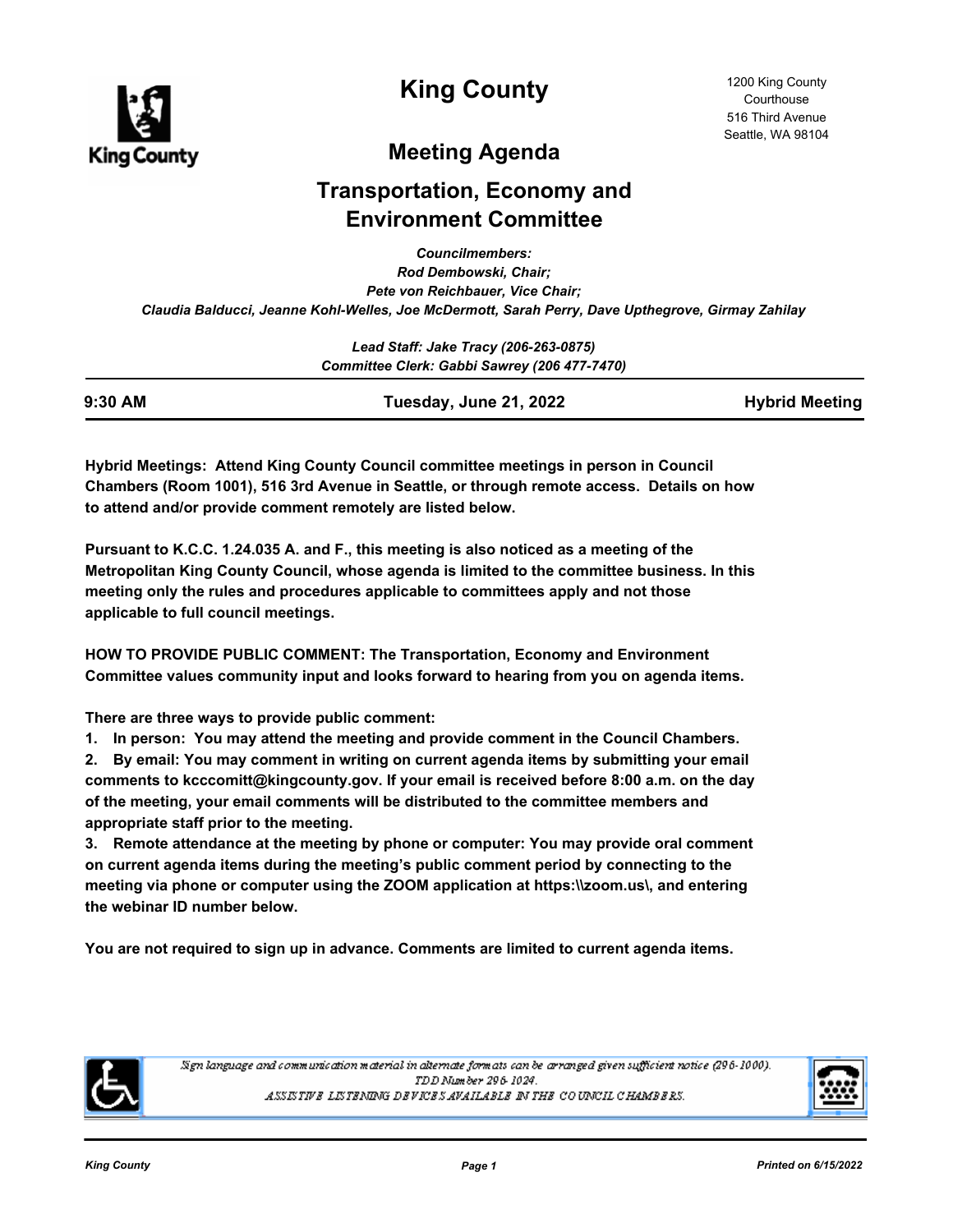**You have the right to language access services at no cost to you. To request these services, please contact Language Access Coordinator, Leslie Monteiro at 206-848-0355, or leslie.monteiro@kingcounty.gov by 8:00 a.m. the day prior to the meeting.**

**CONNECTING TO THE WEBINAR: Webinar ID: 850 0890 3714**

**If you do not have access to the ZOOM application, you can connect to the meeting by calling 1 253 215 8782 and using the Webinar ID. Connecting in this manner, however, may impact your ability to be unmuted to speak.** 

**HOW TO WATCH/LISTEN TO THE MEETING REMOTELY: There are several ways to watch or listen in to the meeting:**

**1) Stream online via this link: https://livestream.com/accounts/15175343/events/4485487, or input the link web address into your web browser.**

**2) Watch King County TV Channel 22 (Comcast Channel 22 and 322(HD), Wave Broadband Channel 22)**

**3) Listen to the meeting by telephone – See "Connecting to the Webinar" above.**

**To help us manage the meeting, if you do not wish to be called upon for public comment please use the Livestream or King County TV options listed above, if possible, to watch or listen to the meeting.**

- **1. Call to Order**
- **2. Roll Call**
- **3. Approval of Minutes**

*Minutes of the April 19, 2022 meeting*

**4. Public Comment**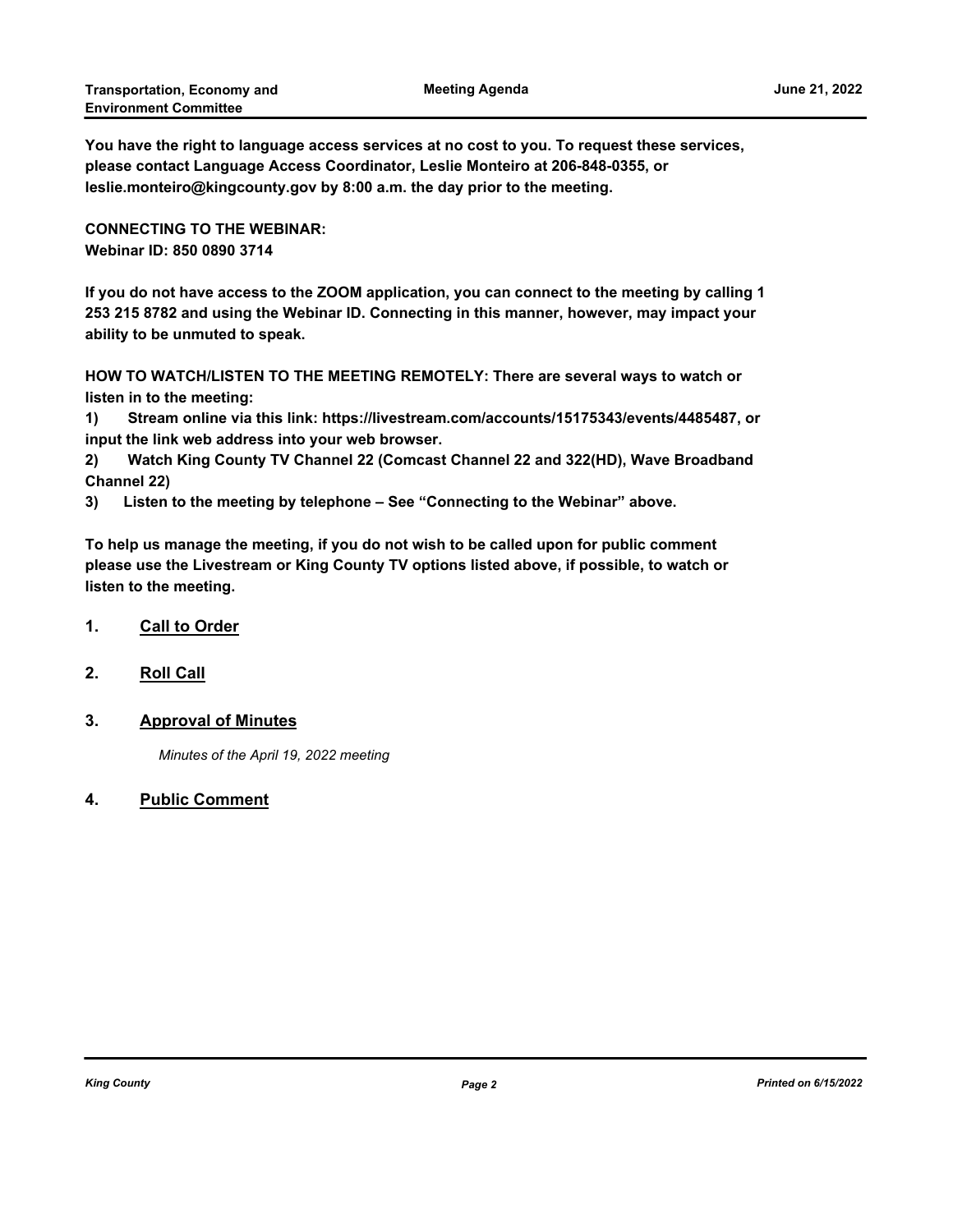# **Consent**

## 5. Public Benefit Rating System

*Public Hearings on Public Benefit Rating System Applications in incorporated areas.*

*The Committee, acting as the Granting Authority provided for in RCW 84.34.037, and in accordance with K.C.C. 20.26.090, will hold a public hearing for the purpose of considering the following applications for Current Use Assessment-Open Space Classification of the Public Benefit Rating System.*

*E21CT024S – Nathan Rosenbaum for property located at 711 NE 43rd Street, Seattle, WA 98105; STR: NE 17-25-04; SIZE: 0.11 acres; REQUEST: Public Benefit Rating System; Tax #409230-1240.*

*E21CT040B – Madhukirana Reddy Timiri for property located at 4277 137th Avenue NE, Bellevue, WA 98005; STR: SW-15-25-05; SIZE: 1.38 acres; REQUEST: Public Benefit Rating System; Tax #866940-0210.*

*Sherrie Hsu, Council staff*

#### **6.** [Proposed Motion No. 2022-0188](http://kingcounty.legistar.com/gateway.aspx?m=l&id=/matter.aspx?key=23106)

A MOTION confirming the executive's appointment of Loy Anne Leiblie, who resides in council district seven, to the King County Lake Geneva management district advisory board.

*Sponsors:* von Reichbauer

*Jake Tracy, Council staff*

#### **7.** [Proposed Motion No. 2022-0167](http://kingcounty.legistar.com/gateway.aspx?m=l&id=/matter.aspx?key=23052)

A MOTION approving a memorandum of understanding to restructure the Eastrail regional advisory council.

*Sponsors:* Balducci

*Jake Tracy, Council staff*

#### **8.** [Proposed Motion No. 2022-0158](http://kingcounty.legistar.com/gateway.aspx?m=l&id=/matter.aspx?key=23029)

A MOTION acknowledging receipt of the Future of Metro Transit Department's Fare Collection System report as required by Ordinance 19210, Section 113, Proviso P4.

*Sponsors:* Dembowski

*Leah Krekel-Zoppi, Council staff*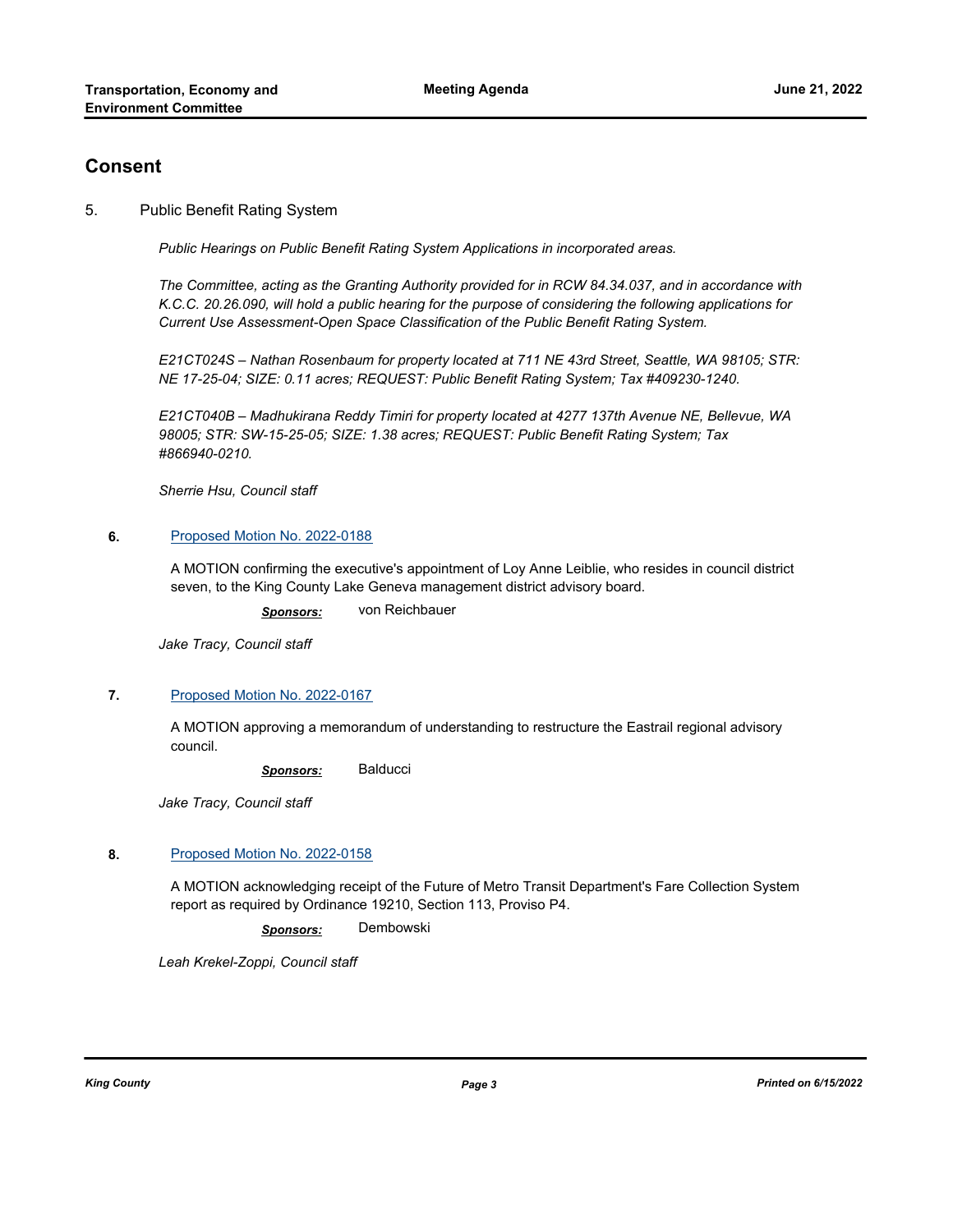## **9.** [Proposed Motion No. 2022-0160](http://kingcounty.legistar.com/gateway.aspx?m=l&id=/matter.aspx?key=23037)

A MOTION acknowledging receipt of a RapidRide restart report, in response to the 2021-2022 Biennial Budget Ordinance, Ordinance 19210, Section 113, Proviso P1, as amended by Ordinance 19364.

*Sponsors:* Balducci

*Mary Bourguignon, Council staff*

# **Briefing**

## **10.** [Briefing No. 2022-B0080](http://kingcounty.legistar.com/gateway.aspx?m=l&id=/matter.aspx?key=23190)

Cricket Briefing

*Warren Jimenez, Parks Division Director, Department of Natural Resources and Parks*

# **Discussion and Possible Action**

## **11.** [Proposed Motion No. 2022-0229](http://kingcounty.legistar.com/gateway.aspx?m=l&id=/matter.aspx?key=23184)

A MOTION requesting the executive develop an implementation plan to establish a personal locator beacon lending program.

*Sponsors:* Dembowski

*Andrew Kim, Council staff*

## **12.** [Proposed Motion No. 2022-0177](http://kingcounty.legistar.com/gateway.aspx?m=l&id=/matter.aspx?key=23092)

A MOTION relating to public transportation, accepting the Metro Connects implementation report.

*Sponsors:* Upthegrove and Balducci

*Mary Bourguignon, Council staff*

#### **13.** [Proposed Substitute Ordinance No. 2022-0163.2](http://kingcounty.legistar.com/gateway.aspx?m=l&id=/matter.aspx?key=23048)

AN ORDINANCE relating to the construction of Northshore Athletic Fields Phase 2 in accordance with the thirty-year use agreement with Northshore Athletic Fields authorized by ordinance 17739, authorizing the King County executive to amend the use agreement to jointly approve construction of Phase 2 and award a \$423,000 Community Partnerships Grant to Northshore Athletic Fields.

*Sponsors:* Dembowski

*Jake Tracy, Council staff*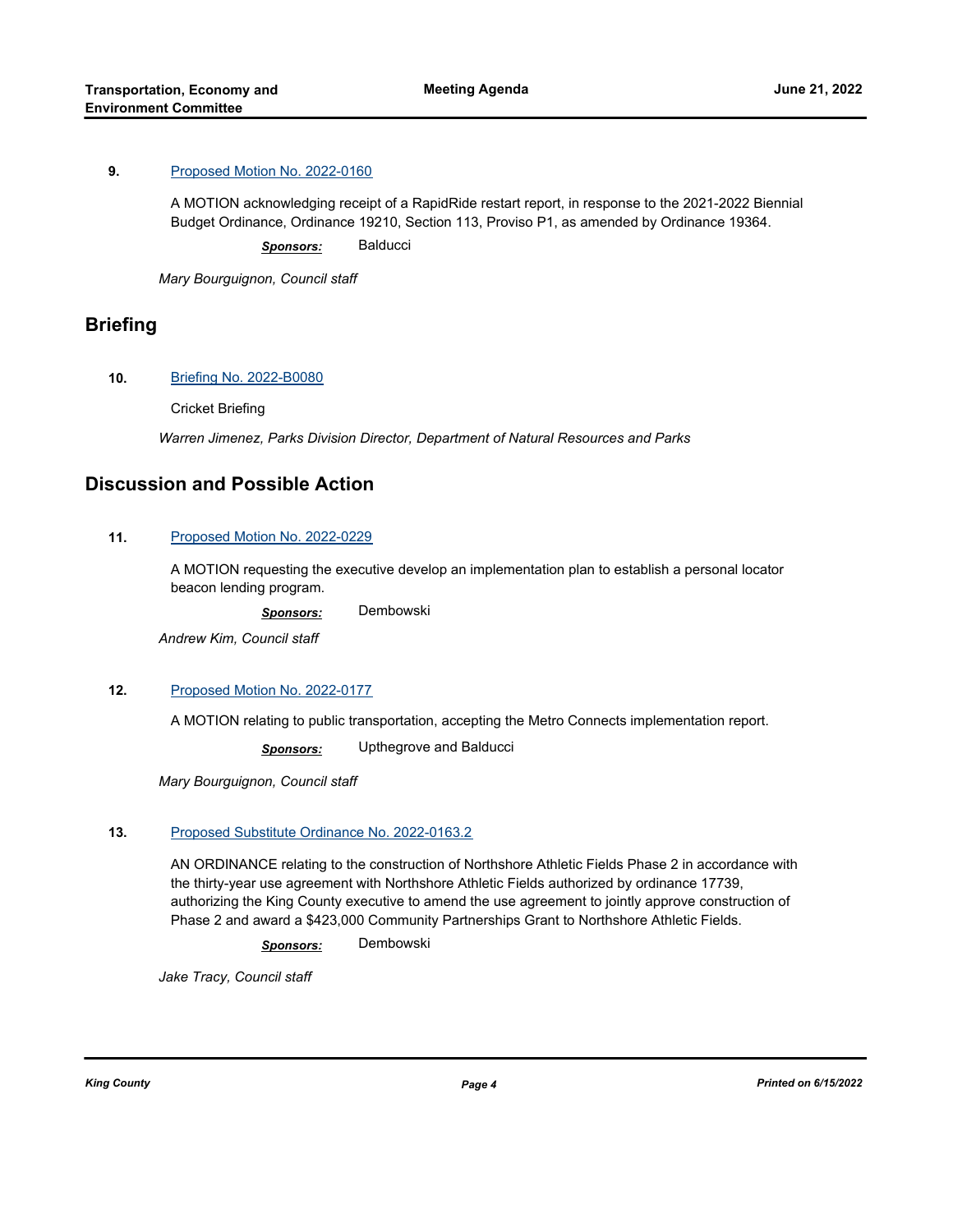### **14.** [Proposed Ordinance No. 2022-0165](http://kingcounty.legistar.com/gateway.aspx?m=l&id=/matter.aspx?key=23050)

AN ORDINANCE authorizing the King County executive to sign an aquatic land easement between the state of Washington, acting through the department of natural resources and parks, and King County department of natural resources and parks, a governmental agency, regarding the construction, operation and maintenance of the Foothills Trail.

*Sponsors:* Perry and Dunn

*Jake Tracy, Council staff*

#### **15.** [Proposed Ordinance No. 2022-0166](http://kingcounty.legistar.com/gateway.aspx?m=l&id=/matter.aspx?key=23051)

AN ORDINANCE authorizing the King County executive to sign an interlocal agreement between King County, a political subdivision of the state of Washington, and the city of Buckley, a municipal corporation in the state of Washington, regarding the construction, operation and maintenance of the Foothills Trail that is within the city.

*Sponsors:* Perry and Dunn

*Jake Tracy, Council staff*

#### **16.** [Proposed Ordinance No. 2022-0224](http://kingcounty.legistar.com/gateway.aspx?m=l&id=/matter.aspx?key=23178)

AN ORDINANCE authorizing the King County executive to sign an interagency agreement between King County, a political subdivision of the state of Washington, and the city of Kirkland, a municipal corporation in the state of Washington, regarding the design, construction, operation and maintenance of a new crossing over the Eastrail Corridor.

*Sponsors:* Balducci

*Terra Rose, Council staff*